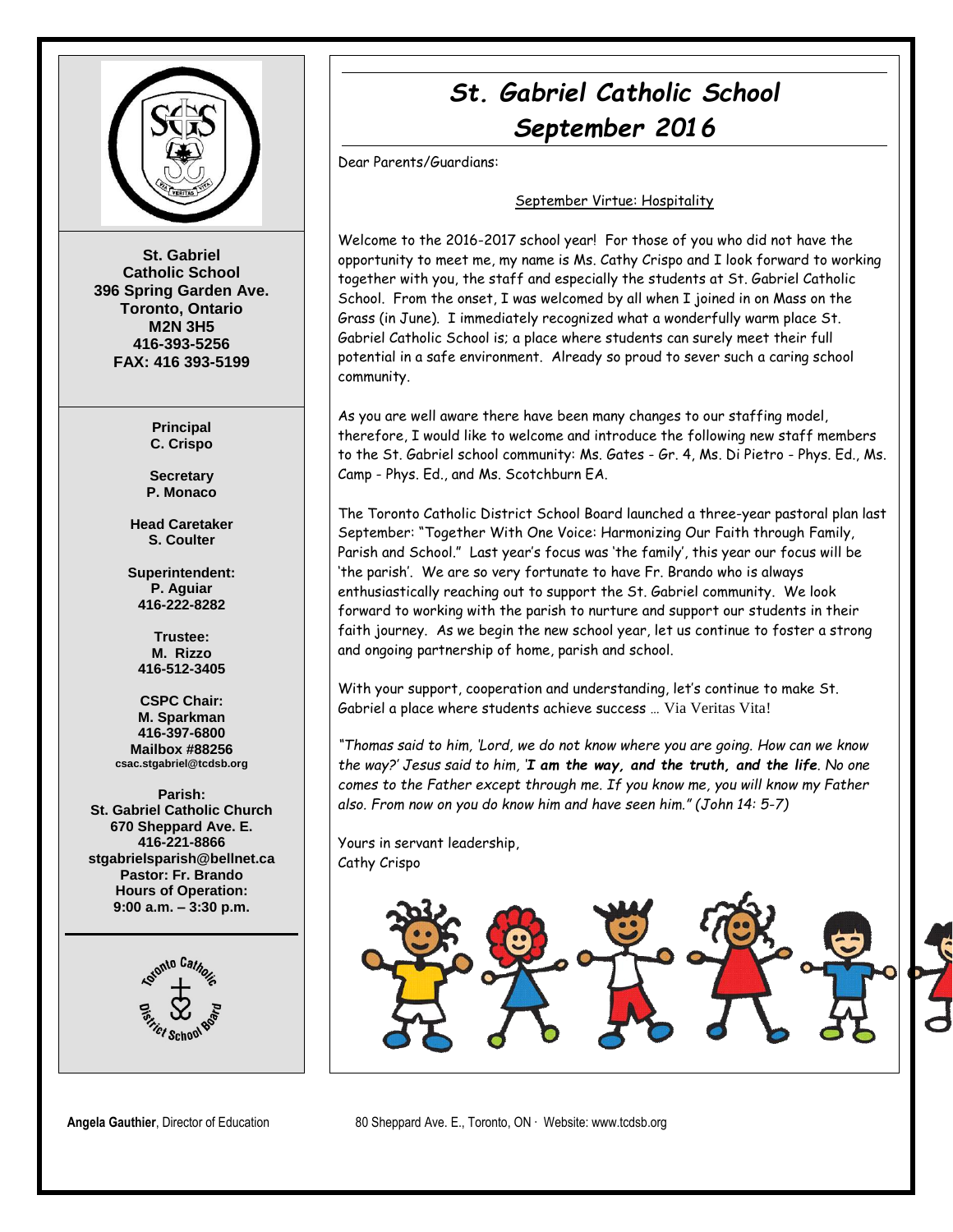

# **Open Houses in High Schools**

Grade 8 students and their families are invited to check out their high school options. TCDSB secondary schools host open houses in October and November.<http://www.tcdsb.org/school/OpenHouses/Pages/default.aspx>

# **Principal of Excellence Award**

OAPCE Toronto invites nominations for this year's award, which will be presented at the  $10<sup>th</sup>$  annual Commissioning Ceremony on November 2nd .

<http://www.oapcetoronto.ca/news/2015/6/23/oapce-toronto-principal-of-excellence-award-nominiation-open>

# **Parent Involvement Week: October 24 – 30, 2015.**

The Toronto Catholic District School Board is launching first Parent Involvement Week. This initiative is an opportunity to recognize, celebrate and enhance the important role that parents play at both the school and Board level. Educational research has consistently pointed to the positive effects that parent engagement has on student achievement and well-being. The TCDSB has partnered with the two parent organizations--the *Catholic Parent Involvement Committee* (CPIC) and the *Ontario Association of Parents in Catholic Education (*OAPCE – Toronto)--to co-host a number of events that highlight the important role of parents in our schools, as well as to provide opportunities for continued involvement, professional development and net- working. Let us all work together for the success of our students!

For more information:

<https://www.tcdsb.org/forparents/parentinvolvement/news%20and%20events/pages/tcdsb-catholic-parent-involvement-week.aspx>

# **Newcomer Conference for Families New to Canada and International Students**

**Wednesday, October 28, 2015 at 5:00 p.m.,** Catholic Education Centre, 80 Sheppard Ave. E.

The Director of Education and Chair of the Board invite our newcomer families, international students, parent council representatives, homestay families and school staff to an informative evening about our educational system and support services available in TCDSB schools. Guests are invited to share a family meal with the Director and Chair and will be encouraged to participate in an exchange of information in a relaxed, welcoming environment. Our staff and representatives from various outside agencies will provide support and valuable information regarding programs and services plus tips for navigating our Catholic education system. The evening also encourages interactive discussions designed for staff and Parent Council members on how to effectively engage our newcomer students and families in our schools and communities. The event is one of several planned for Parent Involvement Week. Welcome to our TCDSB family!

*For more information and to register: <http://www.tcdsb.org/forcommunity/newcomers>*

# **Help Keep Our Students Safe**

Here are some helpful videos from the City of Torontoregarding pedestrian safety: Pedestrian Crossovers:<https://youtu.be/NIt705Ty1K8> Pedestrian Countdown Signals: [https://youtu.be/MTgOXxwrrIU.](https://youtu.be/MTgOXxwrrIU)

### **Other Dates to Note:**

**October is...**

- [Autism Awareness Month](https://www.tcdsb.org/pages/october-is-autism-awareness-month.aspx)
- [Child Abuse Prevention Month](http://www.tcdsb.org/Pages/Child-Abuse-Prevention-Month.aspx)
- [Learning Disabilities Awareness Month](https://www.tcdsb.org/pages/october-is-learning-disabilities-awareness-month.aspx)
- [Walk to School Month](https://www.tcdsb.org/Pages/Walk-to-School-Week.aspx)
- October 1[—International Day of Older Persons](https://www.tcdsb.org/news/othernews/2015/pages/international-day-of-older-persons.aspx)
- October 5[—World Teachers' Day](https://www.tcdsb.org/pages/world-teachers-day-2015.aspx)
- October 7[—Rosary Day](https://www.tcdsb.org/board/nurturingourcatholiccommunity/pages/rosary-day.aspx)
- October 8[—Early Childhood Educator and Childcare Worker Appreciation Day](https://www.tcdsb.org/pages/early-childhood-educators-and-childcare-worker-appreciation-day.aspx)
- October 11[—International Day of the Girl](https://www.tcdsb.org/pages/international-day-of-the-girl.aspx)
- October 17-[-International Day for the Eradication of Poverty](https://www.tcdsb.org/Pages/International-Day-for-Eradication-of-Poverty.aspx)
- October 19-23-[-School Bus Safety Week](https://www.tcdsb.org/Pages/School-Bus-Safety-Week.aspx) (Bus Driver Appreciation Day October 21)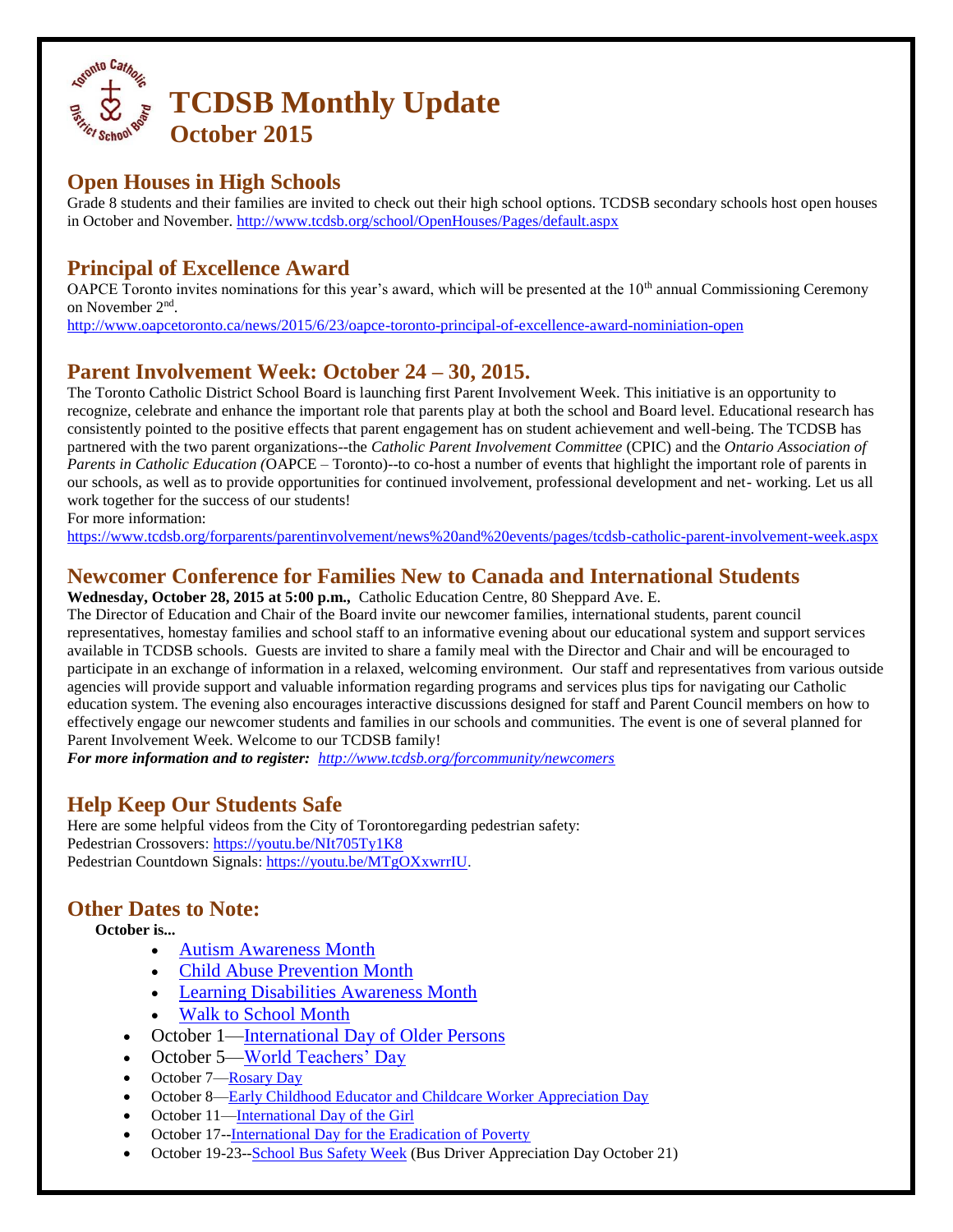# **CPIC Elections (Catholic Parent Involvement Committee)**

The Catholic Parent Involvement Committee (CPIC) is a parent-led and Ministry of Education funded, parent volunteer organization within the Toronto Catholic District School Board (TCDSB). The focus of the committee is to support student academic achievement through increased parent involvement. Elections are being held on October  $5<sup>th</sup>$ ,  $7<sup>th</sup>$  and  $20<sup>th</sup>$ . Visit the Board's website for detailed information. <https://www.tcdsb.org/forparents/parentinvolvement/cpicelections/pages/default.aspx>

# **TCDSB Transportation Demand Management Plan Survey**

The Toronto Catholic District School Board has approved a draft Transportation Demand Management Plan and is seeking your feedback before finalizing the document. We want to know which recommendations in the plan you feel are the most important to address the traffic management issues around our schools and facilities.

The online survey can be found here: [https://www.surveymonkey.com/r/TCDSB\\_TDMP](https://www.surveymonkey.com/r/TCDSB_TDMP)

We look forward to hearing from you by no later than **November 6th, 2015.** 

### **Parent Reps Needed**

### **For Mental Health Advisory Council**

TCDSB seeks 2 parent representatives to serve on the council (1 elementary and 1 secondary). Application deadline is October  $20<sub>th</sub>$ . Visit our website for detailed information: <https://www.tcdsb.org/FORPARENTS/Pages/Parents-Sought-for-Mental-Health-Advisory-Council.aspx>

**Safe Schools Advisory Committee** 

2 parent reps needed to serve on the committee; 5 meetings per year

Application deadline October 2nd.

<https://www.tcdsb.org/FORPARENTS/Pages/Parents-Sought-for-Safe-Schools-Committee.aspx>

# **Do You Know an Innovative and Outstanding School Principal?**

Every year The Learning Partnership honours principals across the country who exemplify excellence in public education. Nominations for the 2016 Canada's Outstanding Principals awards are now open. Submissions are invited from school boards, colleagues, parents, teachers, students and all community members. <https://www.tcdsb.org/pages/nominate-an-outstanding-principal.aspx>

# **Toonies for Tuition**

**Toonies for Tuition Day is Tuesday October 6th, 2015!** Download and print this [poster](http://www.ccsta.ca/images/Endowment_Fund_and_Toonies/Toonies-Poster-No-Date.pdf) [t](http://www.ccsta.ca/images/Endowment_Fund_and_Toonies/Toonies-Poster-No-Date.pdf)o display in your school or church, and start fundraising for our Catholic brother and sister schools across Canada! The CCSTA Endowment Fund supports Toonies for Tuition fundraising campaign as a means to support Catholic students in provinces that have no public funding for Catholic schools. For fundraising ideas, [click here.](http://www.ccsta.ca/en/initiatives-en/toonies/fundraising-resources) Toonies for Tuition Day takes place in October. Please support the campaign in your school, office, or church. Get more information on the CCSTA website: <http://www.ccsta.ca/en/initiatives-en/toonies>

**Remember to follow @TCDSB on Twitter for all the latest news and important information throughout the year.**

Or subscribe to ENews and regular updates right to your email: <https://web1.tcdsb.org/InterestSubscription/subscription.aspx>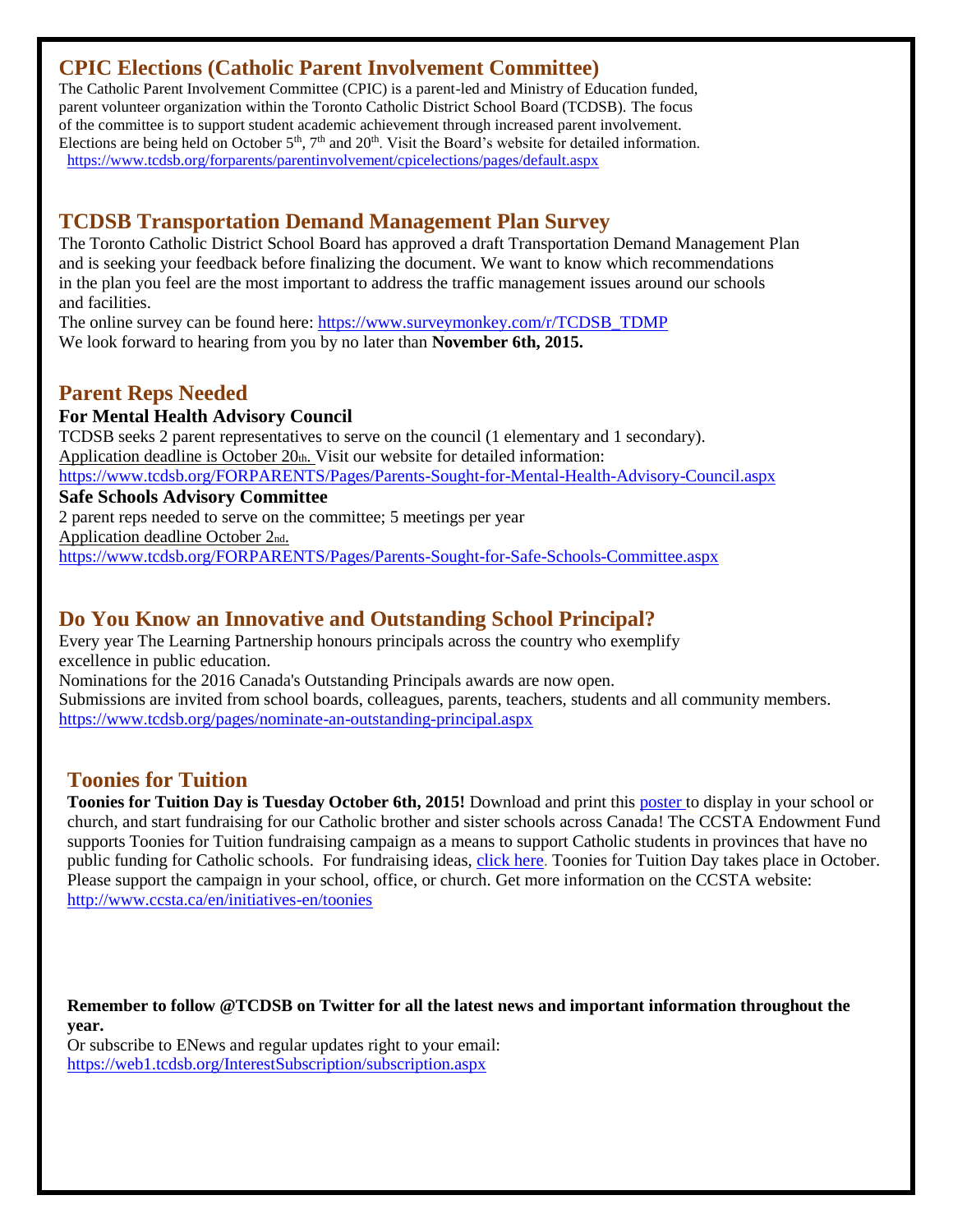# ST. GABRIEL SCHOOL STAFF LIST 2016-17

| Cathy Crispo          | Principal                              |  |
|-----------------------|----------------------------------------|--|
| Patricia Monaco       | Secretary                              |  |
| Kay Fotinakopoulos    | Clerk Typist (Wed.)                    |  |
| Kathleen Silva        | ELP                                    |  |
| <b>Sharon Pacheco</b> | ECE (Silva)                            |  |
| Angela Vaz            | SK/1                                   |  |
| (LTO)                 | Gr. $1/2$                              |  |
| Alison Macri          | Gr. 2                                  |  |
| Michele Noonan        | Gr. 2/3                                |  |
| Angela Capozzoli      | Gr.3                                   |  |
| Patricia Gates        | Gr.4                                   |  |
| Annette Shortt        | Gr. 5/6                                |  |
| Julie Gauthier        | Gr. 6                                  |  |
| Rocco Addorisio       | Gr. 7                                  |  |
| Christine Jevezian    | Gr. 7/8                                |  |
| Sarah Porter          | Gr.8                                   |  |
| Olivia Coutinho       | Library Technician                     |  |
|                       | $(W \text{ pm } / \text{Th}/\text{F})$ |  |
| Aurora Galluzzo       | Spec. Ed.                              |  |
| Oksana Makhnitska     | M.E.                                   |  |
| <b>Wendy Baker</b>    | Phys. Ed. (T/W)                        |  |
| Christine Di Pietro   | Phys. Ed. (Mon)                        |  |
| Claudine Camp         | Phys. Ed. (Fri)                        |  |
| Isabella Lence        | ESL                                    |  |
| Elena DiSimino        | Core French                            |  |
| Lilian Mayla          | Core French (M-F pm)                   |  |
| Shirley Mardigian     | <b>Education Assistant</b>             |  |
| Ita DiGiulio          | <b>Education Assistant</b>             |  |
| Rosemary Scotchburn   | <b>Education Assistant</b>             |  |
| Christella Sutherland | Vocal Music (Th/Fri am)                |  |
| Michele Stocker       | Inst. Music (M pm/Tu)                  |  |
| Liliana Compagnone    | Guidance (Tues a.m.)                   |  |
| Steve Coulter         | <b>Head Caretaker</b>                  |  |
| <b>Manny Florio</b>   | Night Caretaker                        |  |
| Rosa Salvatore        | Lunchtime Supervisor                   |  |

### **PARISH REGISTRATION FOR SACRAMENT OF FIRST COMMUNION, FIRST RECONCILIATION OR CONFIRMATION**

Children who will be preparing to receive the Sacraments are required to register at their parish. Those who wish to receive First Communion, First Reconciliation or Confirmation at St. Gabriel's Parish for the year 2016-7 must register at the Parish Office at St. Gabriel's Church. First Communion would normally take place in Grade 2 and Confirmation in Grade 7. For First Communion registration, you will have to complete a form and provide the child's baptism certificate.

For First Reconciliation, you will have to complete a form. For Confirmation registration, you will have to complete a form, provide the child's baptism certificate and \$20 (this is to cover the cost of retreat and gown rental).

Please call the Parish Office 416- 221-8866 or visit the Parish website [www.stgabrielsparish.ca](http://www.stgabrielsparish.ca/) should you need more information.

Thank you.

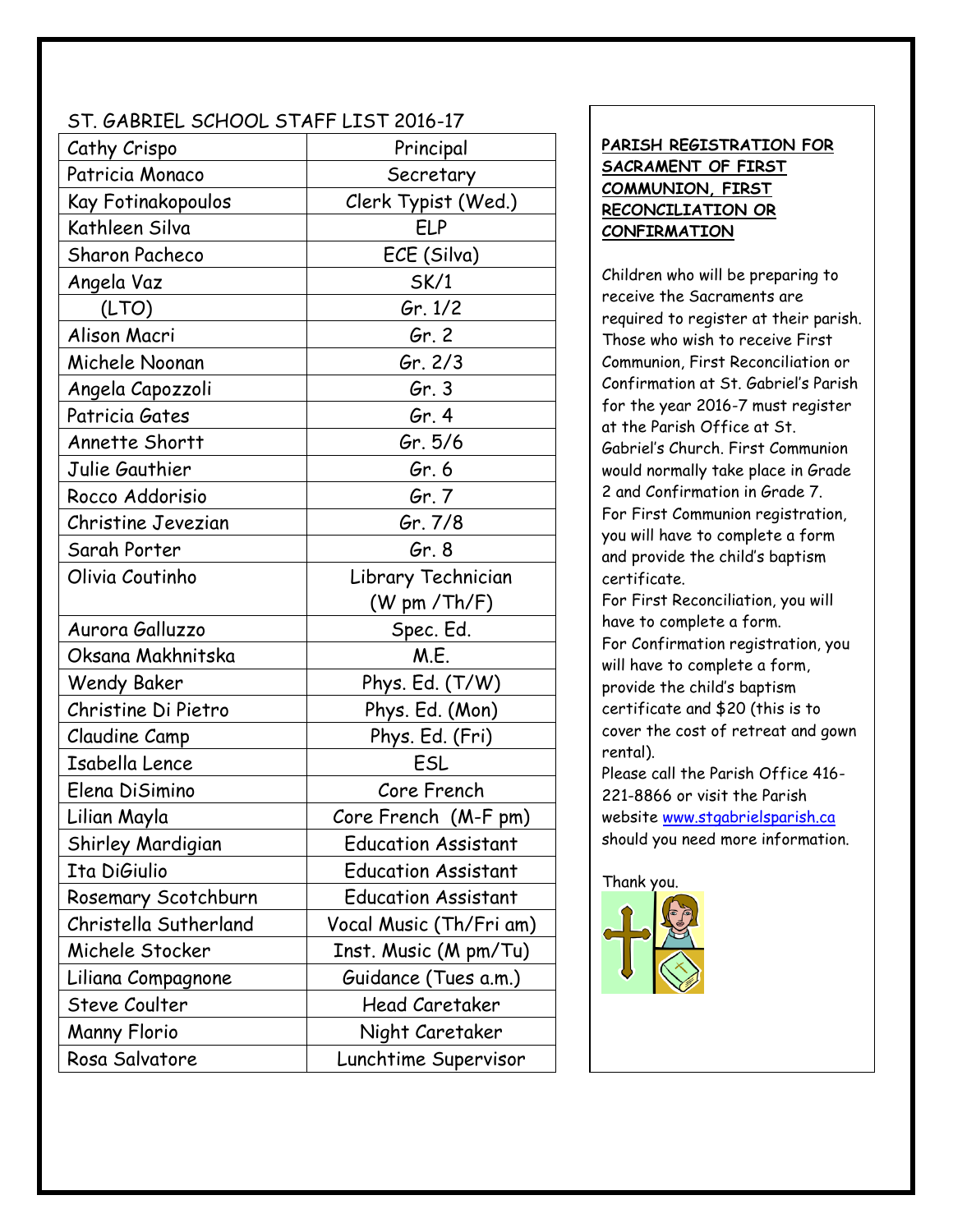# **ST. GABRIEL SCHOOL HOURS 2016-2017 SCHOOL YEAR**



**Start of School Day**: 9:00 a.m. **Afternoon Recess:** 2:10 p.m. to 2:25 p.m. **Dismissal:** 3:30 p.m.

**Morning Recess:** 10:42 a.m. to 10:57 a.m. **Lunch Hour**: **11:45 p.m. to 12:45 p.m.**

### **SAFE SCHOOL ARRIVAL PROGRAM**

Please leave a message by calling the school at **416-393-5256** when your child will be absent or late. Please make sure that all students who arrive late check in at the front office.

### **STUDENT INFORMATION**

Please ensure that all information regarding your child is up-to-date. We need to have the correct home telephone numbers, work numbers, home address and emergency contact. If these numbers change please let the school know promptly, IN WRITING.

### **LUNCH ROUTINES**

Students who remain at school for lunch may NOT LEAVE THE SCHOOL GROUNDS anytime during the lunch hour without written parent permission. For safety reasons, we highly discourage parents/guardians from allowing their children to leave the school property unsupervised for lunch.

### **FAITH PLANNERS/STUDENT AGENDAS**

We will continue to use student agendas. The cost for each Agenda is \$8.00

We highly recommend the use of the Agenda as a communication tool between school and home. Please take some time to review the content in the opening pages.

They include policies, procedures and St. Gabriel's Code of Conduct information, as well as the school's Progressive Discipline Plan.

### **VISITORS TO THE SCHOOL**

A reminder that all visitors **must report to the front office**.

If you need to speak with your child's teacher, kindly call and make an appointment. Your child's teacher will be happy to meet with you at a mutually convenient time.

### **APPROPRIATE DRESS CODE POLICY**

All students are expected to come to school daily appropriately dressed and in a manner that reflects the aims and atmosphere of a Catholic school. St. Gabriel has adopted the TCDSB NAVY BLUE AND WHITE DRESS CODE, which consists of the following: a solid navy blue bottom (pant, kilt, skirt, or shorts); a plain white or navy blue shirt or top; and a white or navy blue sweater or pullover. Some examples of items not allowed are: spaghetti strap or tank tops, jeans/denim material, black pants, pants with stripes in any colour, tee shirts with logos or slogans on them, and shortshorts.

### **DROPPING OFF & PICKING UP STUDENTS**

For the sake of safety, we ask that in the mornings you drop off your children in the appropriate sections of the school yard and leave them with our staff. **Please make sure that your child is dropped off no earlier than 8:40 a.m. as supervision in our school yard begins at 8:40 a.m.** This will help the students develop routines and it will also help our staff ensure a safe school yard.

If you are picking up your child early from school please come to the office and sign out the student. Thank you for your cooperation in this matter.

### **CURRICULUM NIGHT**

Curriculum Night is scheduled for **Wednesday, September 28, 2016** at **7:00 p.m**. Details will follow.

### **ST. GABRIEL'S MASS TIMES AND YOUTH CHOIR**

St. Gabriel's Parish mass times: Saturday 4:30 Sunday 8:30, 10:30 12:30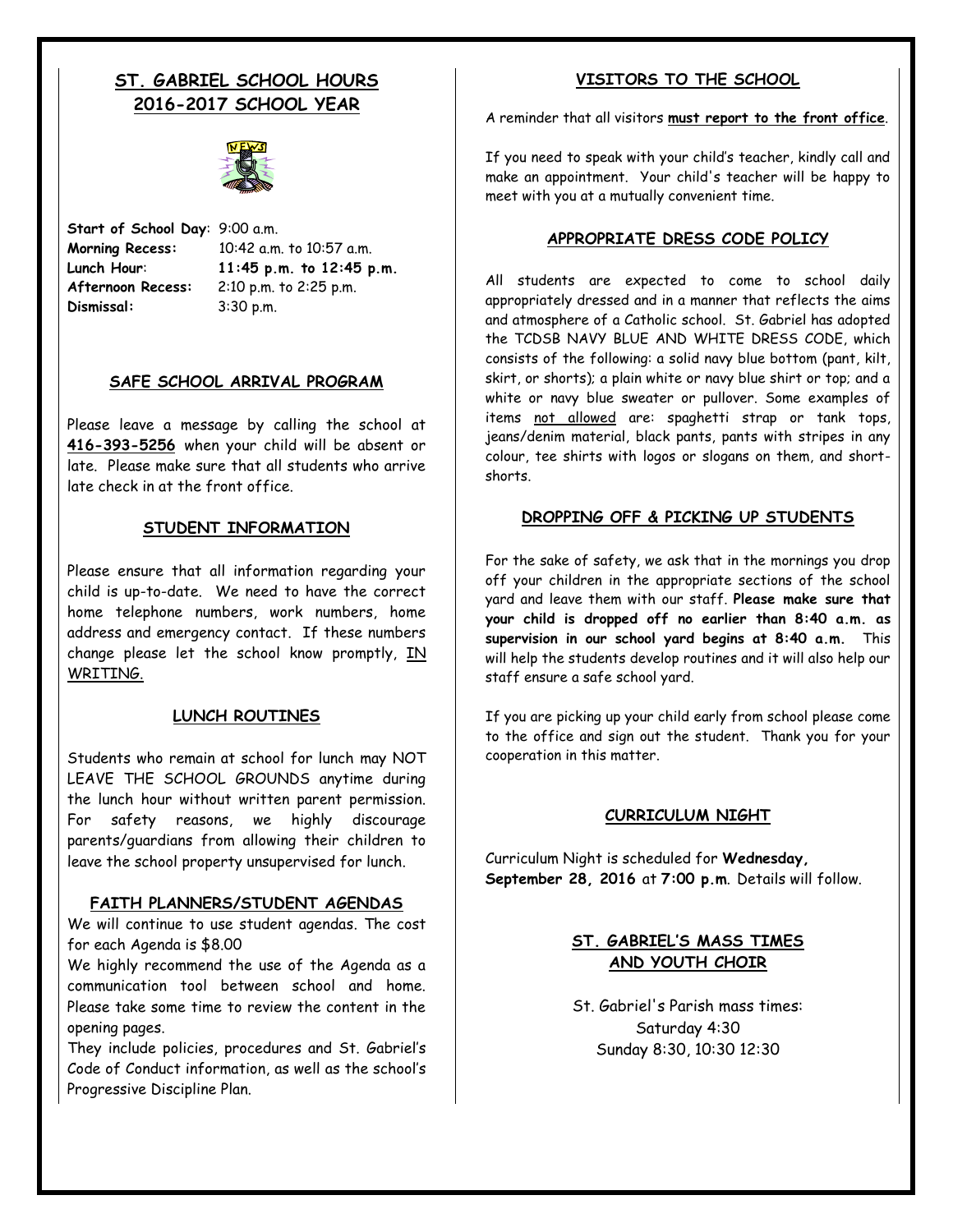#### **TORONTO CATHOLIC DISTRICT SCHOOL BOARD TRUSTEES 2016-2017**

| Wards |                       |              |
|-------|-----------------------|--------------|
| 1.    | Joseph Martino        | 416-512-3401 |
| 2.    | Ann Andrachuk         | 416-512-3402 |
| 3.    | Sal Piccininni        | 416-512-3403 |
| 4.    | Patrizia Bottoni      | 416-512-3404 |
| 5.    | Maria Rizzo           | 416-512-3405 |
| 6.    | Frank D'Amico,        |              |
|       | Vice-Chair            | 416-512-3406 |
| 7.    | Michael Del Grande    | 416-512-3407 |
| 8.    | Garry Tanuan          | 416-512-3408 |
| 9.    | Jo-Ann Davis          | 416-512-3409 |
| 10.   | Barbara Poplawski     | 416-512-3410 |
| 11.   | Angela Kennedy, Chair | 416-512-3411 |
| 12.   | Nancy Crawford        | 416-512-3412 |

Karina Dubrovskava.

**Student Trustee** Rhea Carlisle. **Student Trustee** 

416-512-3417

416-512-3413

### **ANAPHYLAXIS ALERT**

We would like to inform you that we are an **allergen aware school.**  There are students in attendance who suffer from severe and life threatening allergies to certain foods such as **peanuts, nut products, sesame seeds, eggs, seafood and shell fish. Anaphylaxis is a severe and life threatening allergic reaction.** 

We are asking that you do not send any lunches or snacks that may contain peanuts, nuts, eggs, seafood, shell fish and sesame seeds. As well, please check prepared foods for traces of peanut oil or nut products. These items could potentially harm a child. **We would also ask that you please do not send food for birthdays or special occasions.** There are many alternatives such as stickers and pencils. Please remind your children not to share food in the classroom.

We thank all of you for being diligent in following this request. We must maintain as safe an environment as we possibly can for our students. Since all our students share the school building space in their daily activities, we need to take precautions to minimize any cross contamination issues.

# CATHOLIC SCHOOL PARENT COUNCIL ST. GABRIEL 2015 – 2016 **ELECTIONS**

Wednesday, October 7<sup>th</sup> 7 pm Room 215

You will find Nomination Forms in this Newsletter. Parents, please consider coming out to support your child's school and be involved in school functions and planning.



**Angela Gauthier**, Director of Education 80 Sheppard Ave. E., Toronto, ON ∙ Website: www.tcdsb.org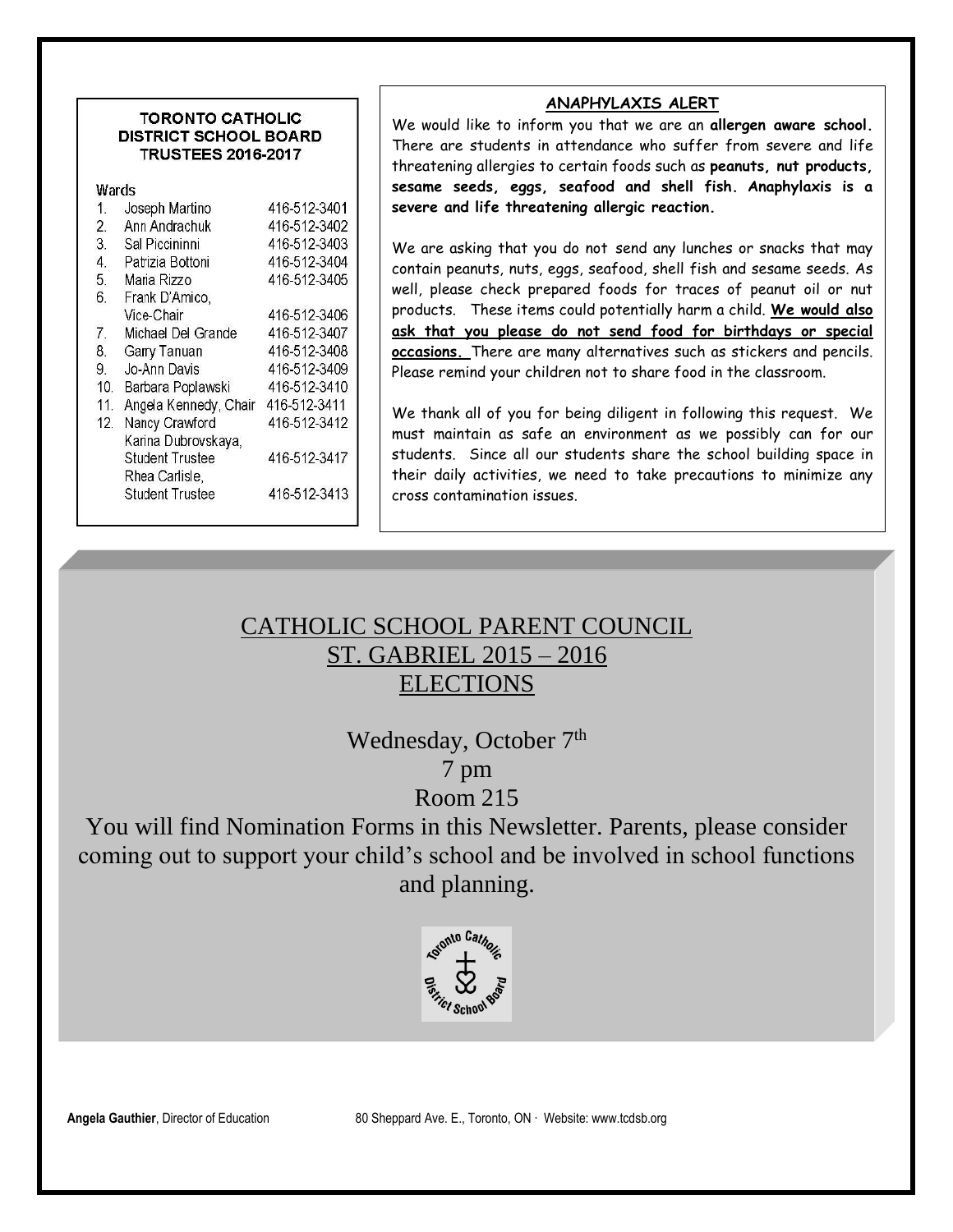